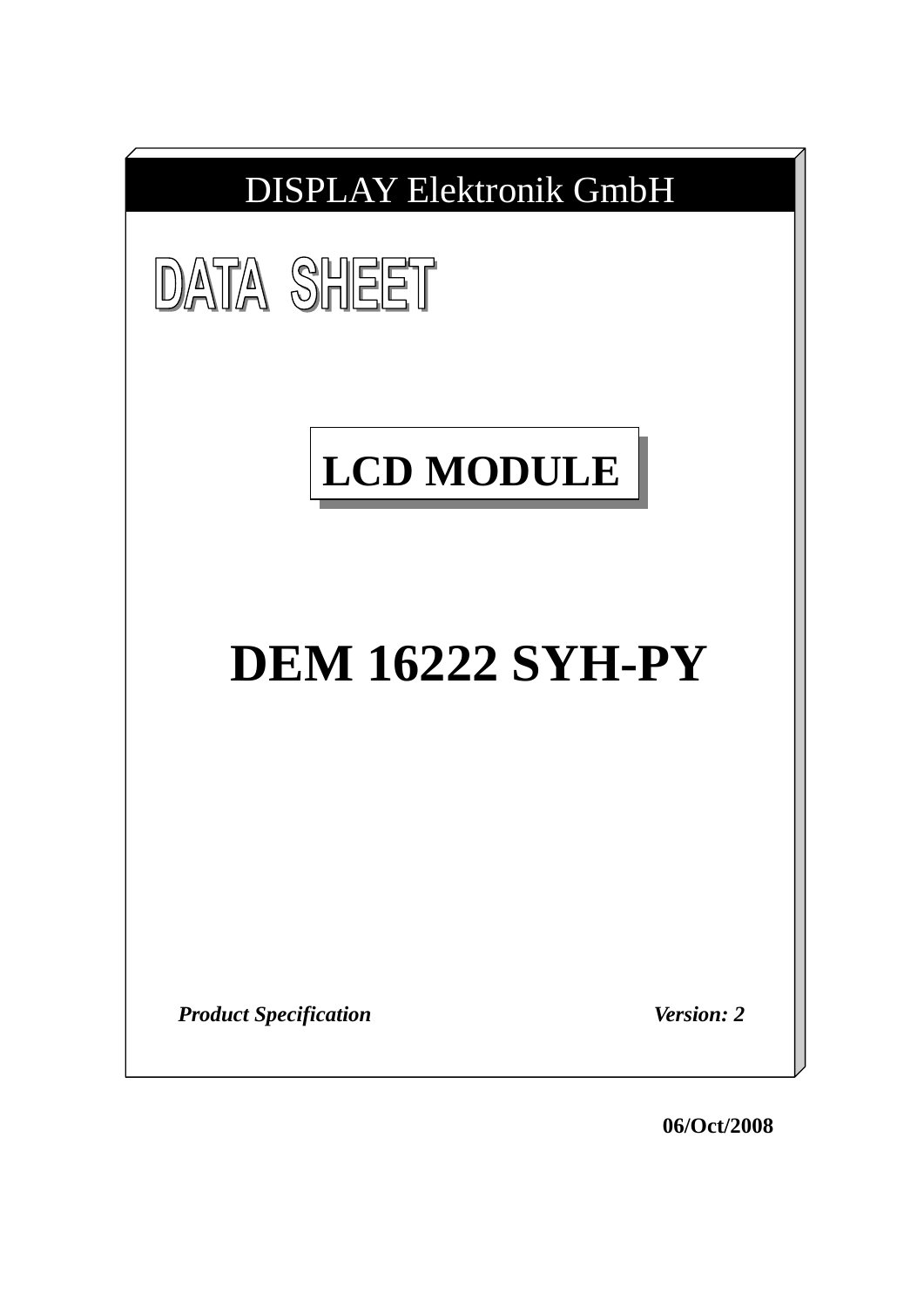## GENERAL SPECIFICATION

# MODULE NO. : DEM 16222 SYH-PY

### CUSTOMER P/N

| <b>VERSION NO.</b> | <b>CHANGE DESCRIPTION</b> | <b>DATE</b> |
|--------------------|---------------------------|-------------|
| $\overline{0}$     | ORIGINAL VERSION          | 01.09.2003  |
| 1                  | <b>CHANGE DRAWING</b>     | 23.09.2003  |
| $\overline{2}$     | <b>CHANGE IC</b>          | 06.10.2008  |
|                    |                           |             |
|                    |                           |             |
|                    |                           |             |
|                    |                           |             |
|                    |                           |             |
|                    |                           |             |
|                    |                           |             |
|                    |                           |             |
|                    |                           |             |
|                    |                           |             |

PREPARED BY: XYP DATE: 06.10.2008

APPROVED BY: MH DATE: 06.10.2008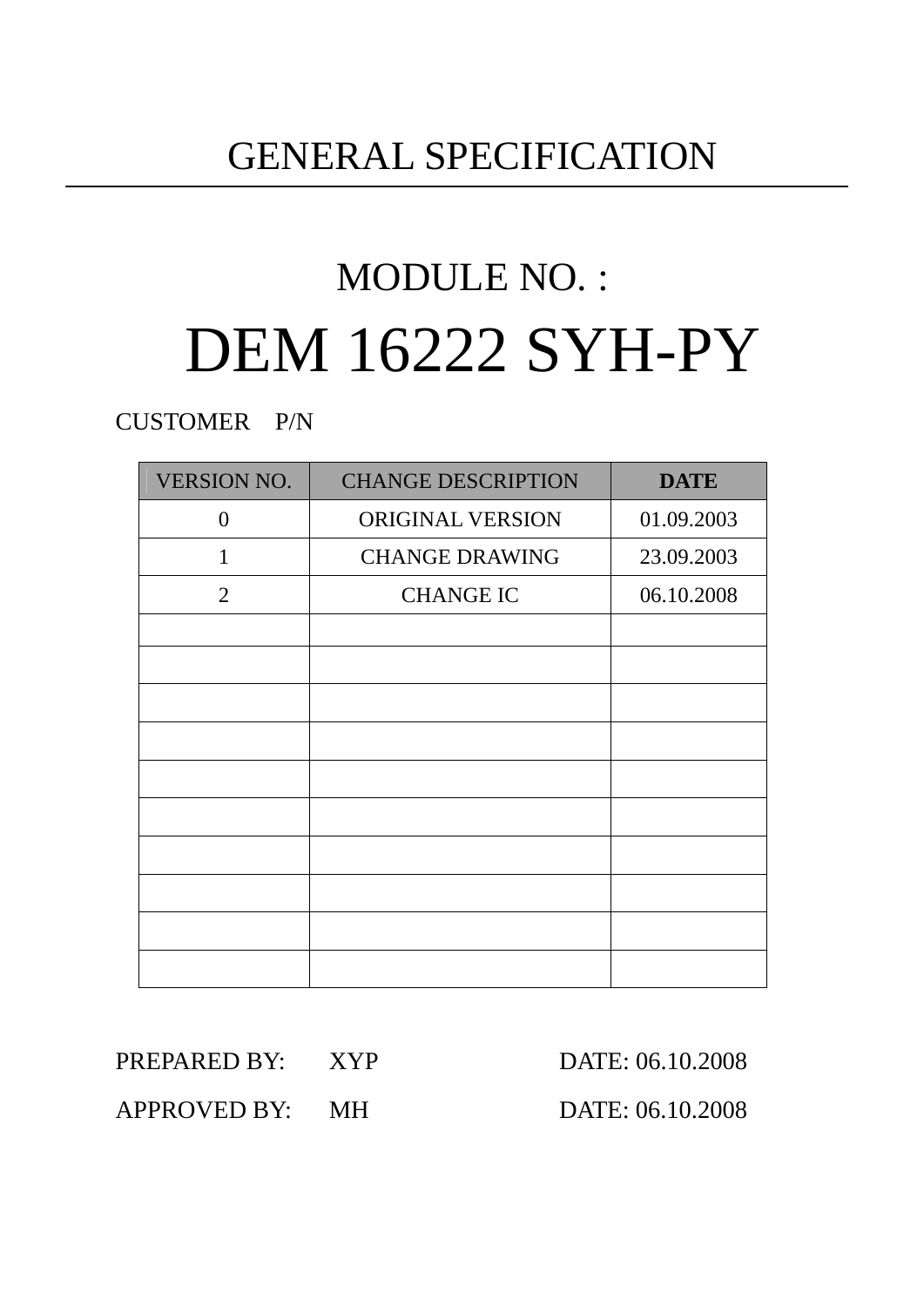### **CONTENTS**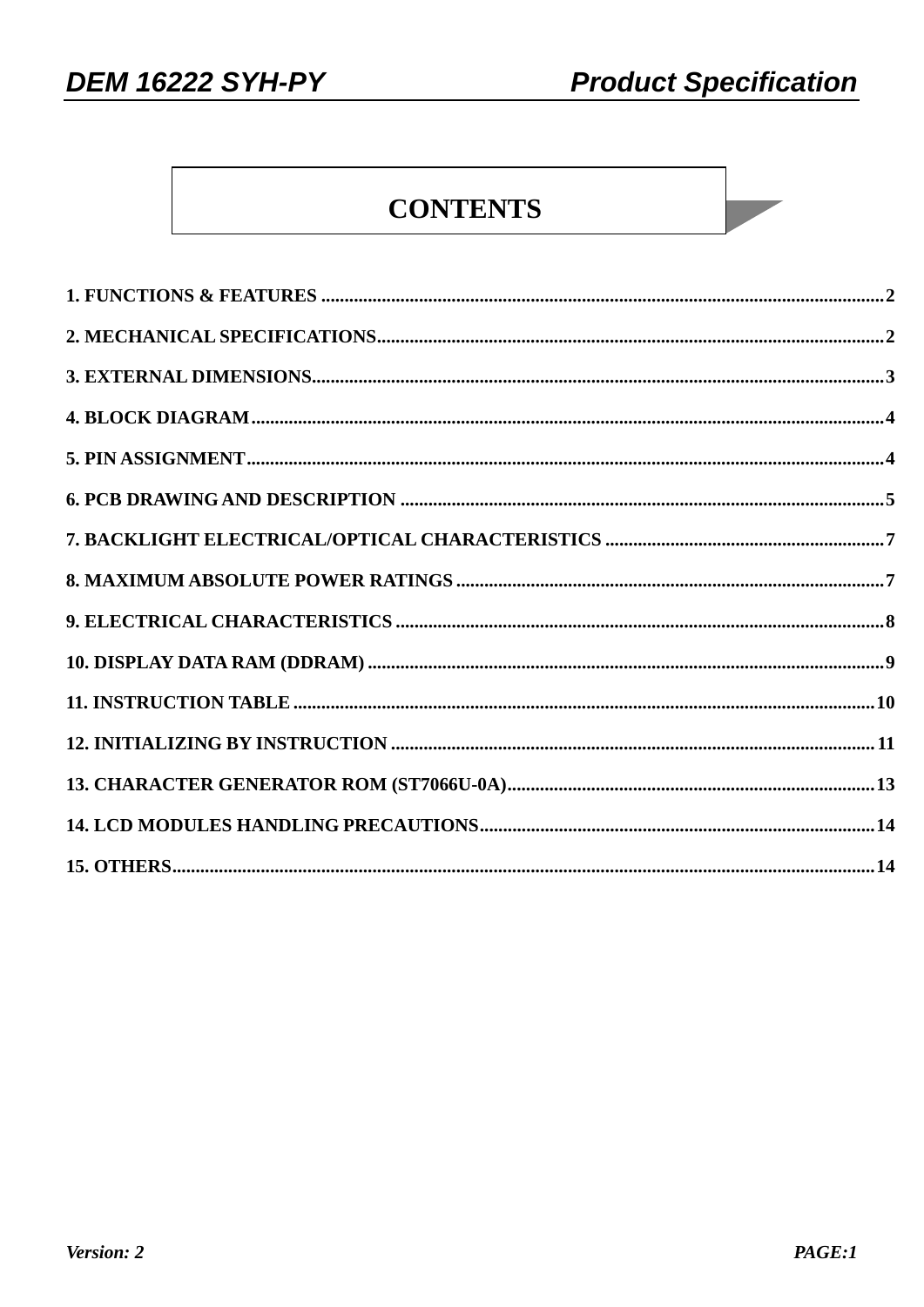### **1. FUNCTIONS & FEATURES**

| <b>MODULE NAME</b>      | LCD TYPE                                     |
|-------------------------|----------------------------------------------|
| <b>DEM 16222 SYH-PY</b> | STN Yellow-Green Transflective Positive Mode |

| • Viewing Direction                                           | $:6$ o'clock                                              |
|---------------------------------------------------------------|-----------------------------------------------------------|
| • Driving Scheme                                              | : $1/16$ Duty Cycle, $1/5$ Bias                           |
| • Power Supply Voltage                                        | $: 5.0$ Volt (typ.)                                       |
| • Backlight color                                             | : LED, Lightguide, Yellow Green                           |
| $\bullet$ V <sub>LCD</sub> (V <sub>DD</sub> -V <sub>0</sub> ) | : $4.5$ Volt (typ.)                                       |
| • Display contents                                            | : $16 \times 2$ Characters (5x8 dots, Format : 192 Kinds) |
| • Internal Memory                                             | : CGROM (8,320 bits)                                      |
|                                                               | : CGRAM $(64 * 8 \text{ bits})$                           |
|                                                               | : DDRAM $(80 * 8 \text{ bits for } 80 \text{ Digits})$    |
| Interface                                                     | : Easy Interface with a 4-bit or 8-bit MPU                |
| <b>Operating Temperature</b><br>$\bullet$                     | : -20 $\rm{^{\circ}C}$ to +70 $\rm{^{\circ}C}$            |
| <b>Storage Temperature</b>                                    | : -30 $^{\circ}$ C to +80 $^{\circ}$ C                    |
|                                                               |                                                           |

#### **2. MECHANICAL SPECIFICATIONS**

| • Module Size     | $: 84.00 \times 44.00 \times 10.50$ mm |
|-------------------|----------------------------------------|
| • Character Pitch | : $3.55 \times 5.95$ mm                |
| • Character Size  | $: 2.95 \times 5.55$ mm                |
| • Dot Size        | $: 0.55 \times 0.65$ mm                |
| • Dot Pitch       | $: 0.60 \times 0.70$ mm                |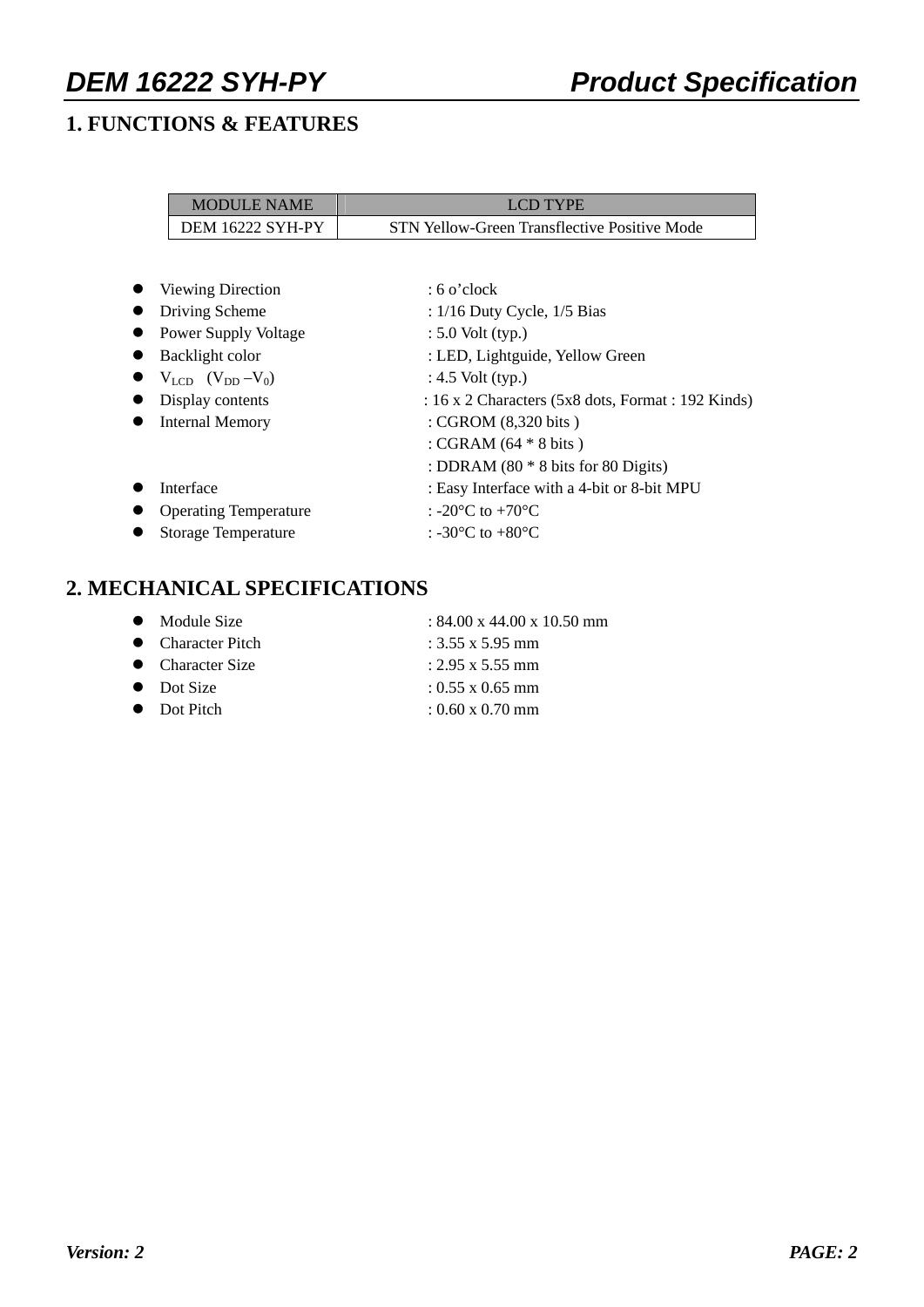### **3. EXTERNAL DIMENSIONS**



*Version: 2 PAGE: 3*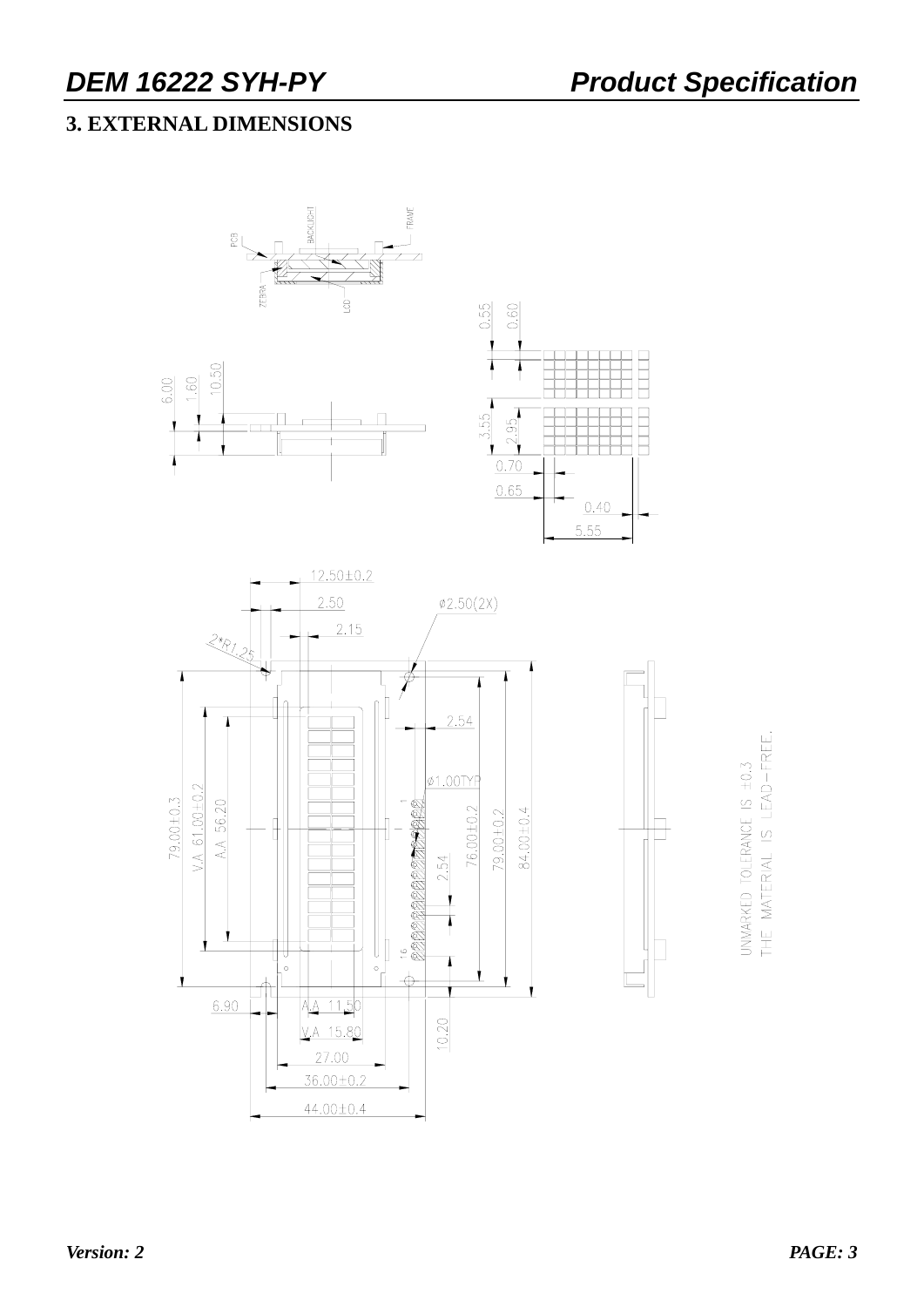### **4. BLOCK DIAGRAM**



#### **5. PIN ASSIGNMENT**

| Pin No.        | <b>Symbol</b>    | <b>Function</b>                                                                 |  |  |  |  |
|----------------|------------------|---------------------------------------------------------------------------------|--|--|--|--|
|                | VSS.             | Ground terminal of module.                                                      |  |  |  |  |
| $\overline{2}$ | <b>VDD</b>       | Supply terminal of module 5.0V.                                                 |  |  |  |  |
| 3              | V0               | Power Supply for liquid crystal drive.                                          |  |  |  |  |
|                |                  | Register select                                                                 |  |  |  |  |
| 4              | <b>RS</b>        | $RS = 0$ Instruction register                                                   |  |  |  |  |
|                |                  | $RS = 1Data register$                                                           |  |  |  |  |
|                |                  | Read / Write                                                                    |  |  |  |  |
| 5              | R/W              | $R/W = 1$ Read                                                                  |  |  |  |  |
|                |                  | $R/W = 0$ Write                                                                 |  |  |  |  |
| 6              | E                | Enable                                                                          |  |  |  |  |
| 7              | D <sub>B</sub> 0 |                                                                                 |  |  |  |  |
| 8              | DB1              |                                                                                 |  |  |  |  |
| 9              | DB <sub>2</sub>  | Bi-directional data bus, data transfer is performed once, thru DB0 to DB7, in   |  |  |  |  |
| 10             | DB <sub>3</sub>  | the case of interface data. Length is 8-bits; and twice, thru DB4 to DB7 in the |  |  |  |  |
| 11             | DB4              | case of interface data length is 4-bits. Upper four bits first then lower four  |  |  |  |  |
| 12             | DB <sub>5</sub>  | bits.                                                                           |  |  |  |  |
| 13             | DB6              |                                                                                 |  |  |  |  |
| 14             | DB7              |                                                                                 |  |  |  |  |
| 15             | $LED + (A)$      | Please also refer to 6.1 PCB drawing and description.                           |  |  |  |  |
| 16             | $LED - (K)$      | Please also refer to 6.1 PCB drawing and description.                           |  |  |  |  |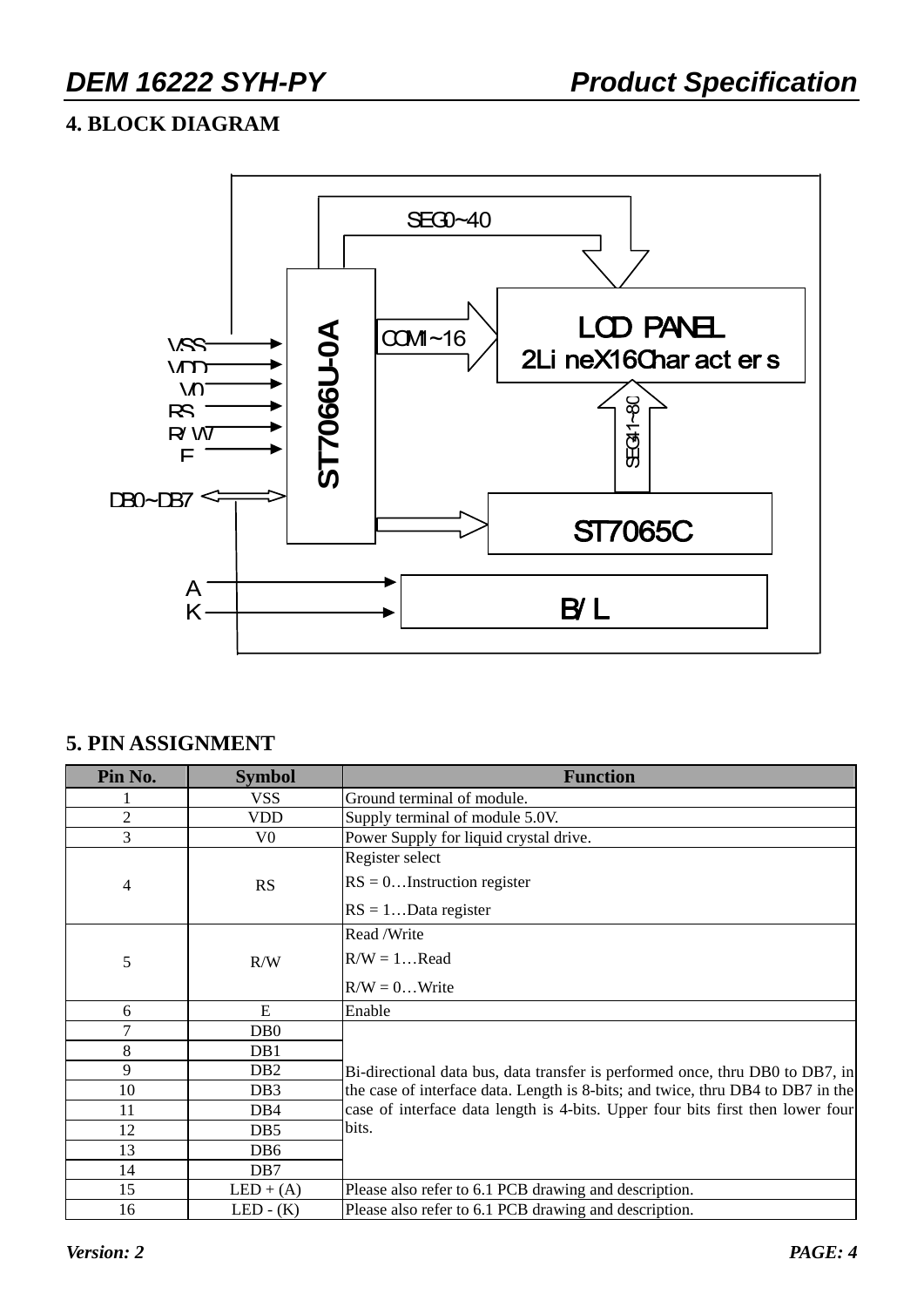#### **6. PCB DRAWING AND DESCRIPTION**

#### **6.1. PCB DRAWING AND**



Note: The PCB drawing just for reference!

#### **6.2. DESCRIPTION:**

#### **6-2-1.The polarity of the pin 15 and the pin 16:**

|             | J2, J4      | <b>LED</b> Polarity         |         |  |  |
|-------------|-------------|-----------------------------|---------|--|--|
| J3,J5       |             | $15 \mathrm{Pin}$<br>16 Pin |         |  |  |
| Each closed | Each open   | Anode                       | Cathode |  |  |
| Each open   | Each closed | Cathode                     | Anode   |  |  |

Note: In application module, J3=J5=0 Ohm, J2=J4=open.

#### **6-2-2. The J1 is metal-bezel GND to module GND and J6 is mounting holes GND to module GND.**

Note: In application module, J1=J6=0 Ohm.

#### **6-2-3.The LED resistor should be bridged when the J7 is closed.**

Note: In application module, J7=open.

#### **6-2-4.The R7, R8 and R9 are the LED resistor.**

Note: R8=24 Ohm, R7=R9=open.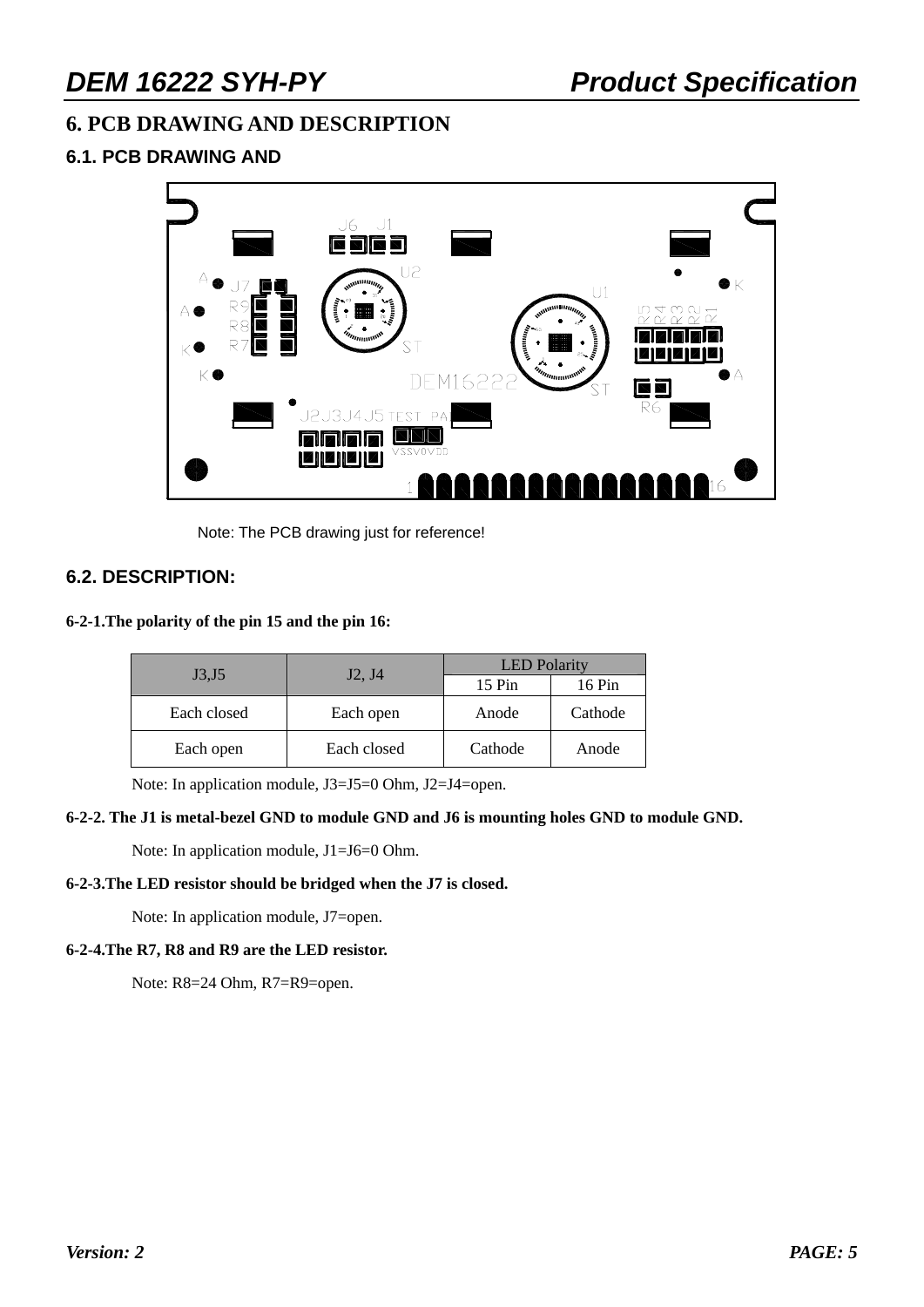#### **6.3. Example application**

**6-3-1. The LED resistor should be bridged as following.** 



**6-3-2. The 15pin is the cathode and the 16 pin is the anode as following.** 



**6-3-3.The 15 pin is the anode and the 16 pin is the cathode as following.** 



**6-3-4. The metal-bezel is on ground as following.** 



**6-3-5. The mounting hole is on ground as following.** 

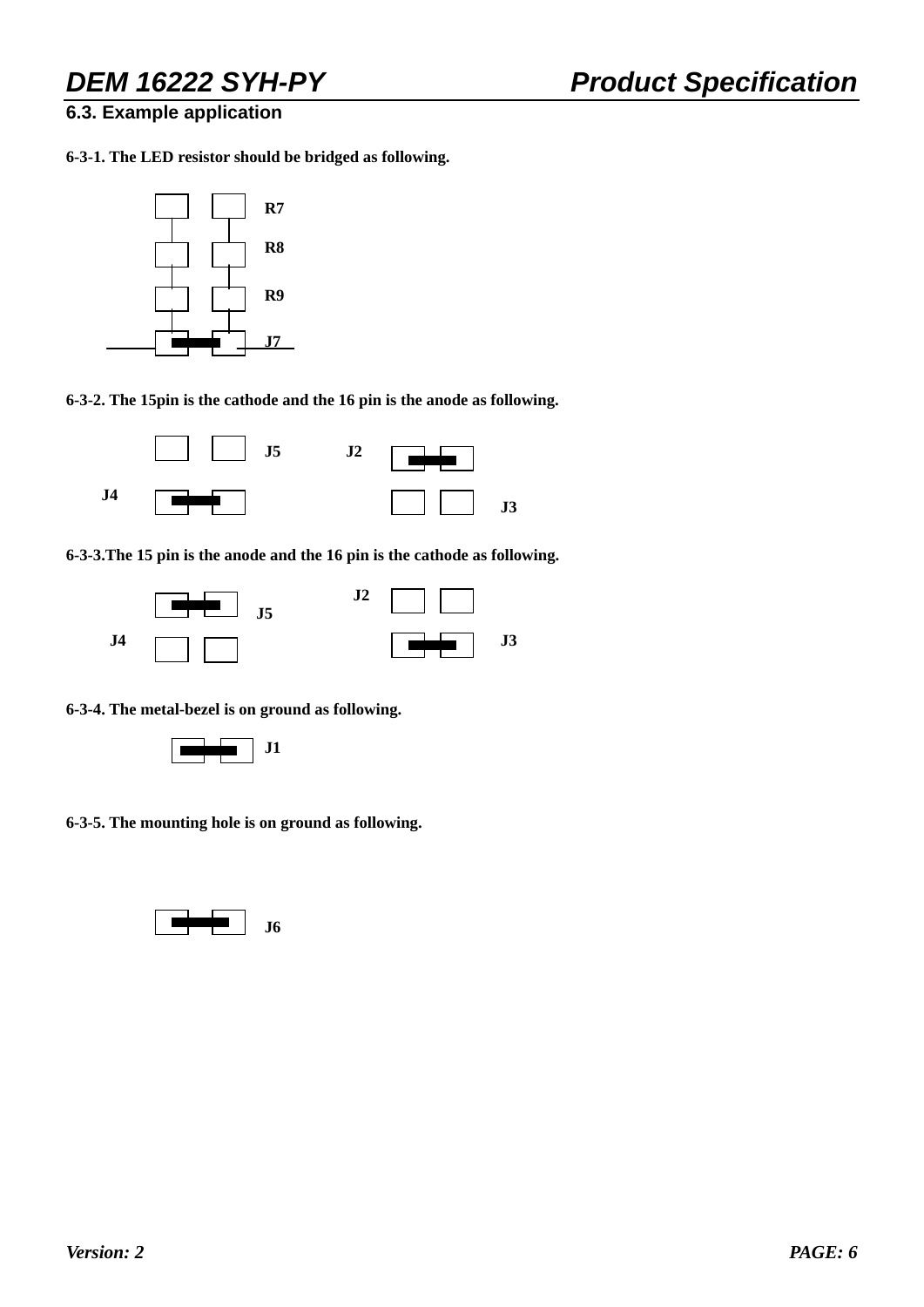### **7. BACKLIGHT ELECTRICAL/OPTICAL CHARACTERISTICS**

|                     | SYMBOL MIN.          |     |        |     | TYP.   MAX.   UNIT | CONDITIONS                   |
|---------------------|----------------------|-----|--------|-----|--------------------|------------------------------|
| Forward Voltage     | Vf                   | 3.6 | 4.1    | 4.5 | V                  | $1f = 20^*2$ mA              |
| Forward Current     | Ιf                   |     | $20*2$ |     | mA                 |                              |
| Power Disdipation   | P <sub>d</sub>       |     | 0.17   |     | W                  | $1f = 20^*2$ mA              |
| Reverse Voltage     | $V_{R}$              |     | 10.0   |     | V                  |                              |
| Reverse Current     | I <sub>R</sub>       |     | 0.050  |     | mA                 |                              |
| Luminous Intensity  | I v                  | 15  | 25     |     |                    | cd/m <sup>2</sup> If=20*2 mA |
| Emission Wavelength | $\lambda_{\text{P}}$ | 569 | 572    | 575 | nm                 | $I_f = 10mA$ Ta=25°C         |
| Luminous Uniformity |                      | 70  |        |     | nm                 | Each chip                    |



 $70.00 \pm 0.2$ 





Electrical Circuit  $A \circ \longrightarrow \longrightarrow \bullet K$  $\mathbf{A} \circ \longrightarrow \longrightarrow \longrightarrow \mathbf{K}$  $2 x 2 = 4 PCs$ 

 $4 - 0.15 \pm 0.05$ 

倔

Remarks:

1, Unmarked tolerance is  $\pm 0.3$ ,

2, The material comply with RoHS.<br>3. Color: yellow green

#### **8. MAXIMUM ABSOLUTE POWER RATINGS**

| <b>Item</b>             | <b>Symbol</b>               | <b>Standard value</b>         | Unit        |
|-------------------------|-----------------------------|-------------------------------|-------------|
| Power supply voltage(1) | V <sub>DD</sub>             | $-0.3 - +7.0$                 |             |
| Power supply voltage(2) | V <sub>LCD</sub>            | $V_{DD}$ -10.0~ $V_{DD}$ +0.3 |             |
| Input voltage           | $V_{IN}$                    | $-0.3 - V_{DD} + 0.3$         |             |
| Operating temperature   | $\mathsf{T}_{\mathsf{opt}}$ | $-20 - +70$                   | $^{\circ}C$ |
| Storage temperature     | $\mathsf{T}_{\mathsf{stg}}$ | $-30 - +80$                   | $^{\circ}C$ |

Τ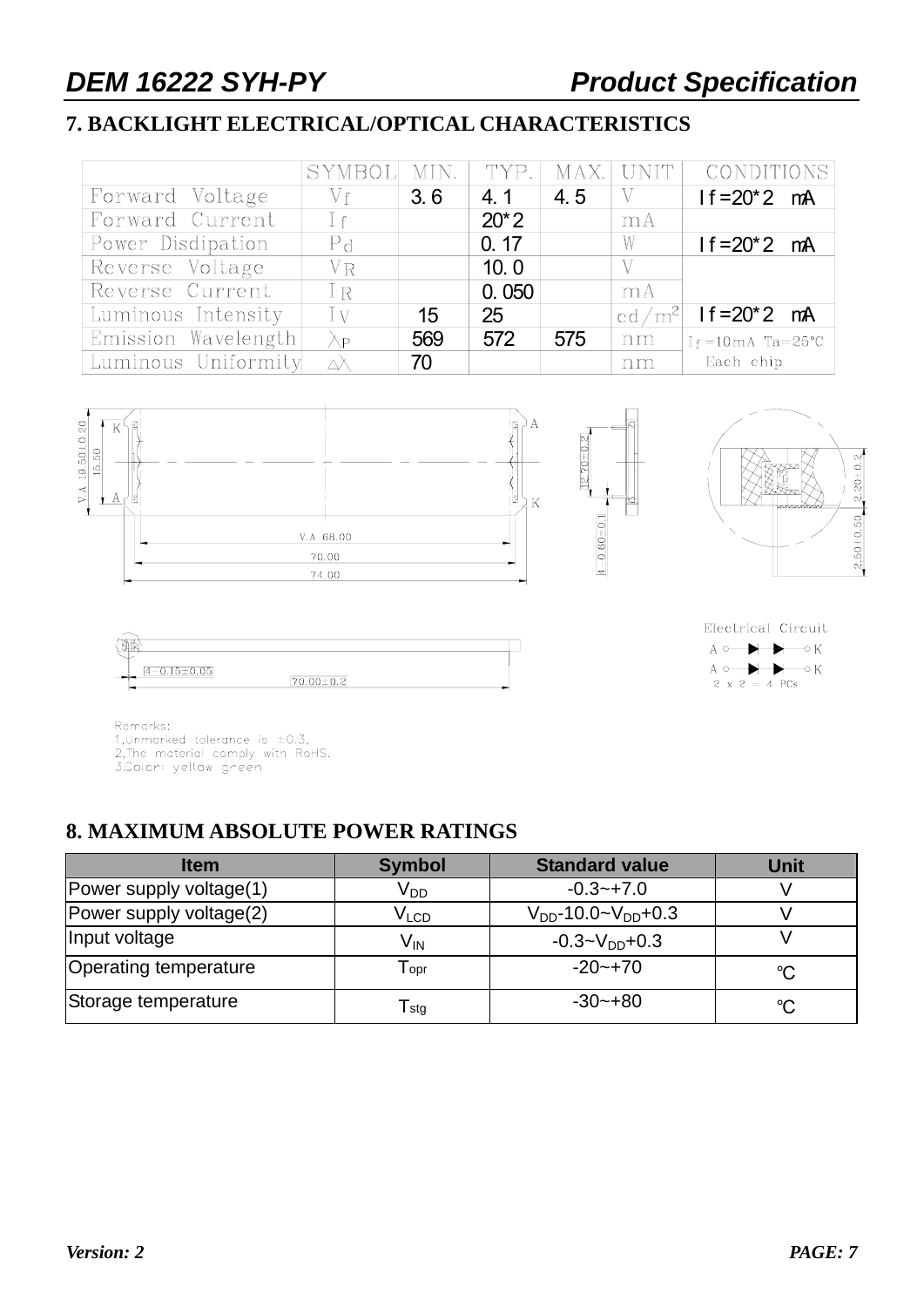### **9. ELECTRICAL CHARACTERISTICS**

#### 9-1 DC Characteristics (V<sub>DD</sub>=5V,Ta=25°C)

| Item                       |                  |            | <b>Standard Value</b> |            | <b>Test</b>                                                            | Unit |
|----------------------------|------------------|------------|-----------------------|------------|------------------------------------------------------------------------|------|
|                            | Symbol           | <b>MIN</b> | <b>TYP</b>            | <b>MAX</b> | Condition                                                              |      |
| <b>Operating Voltage</b>   | $\rm V_{DD}$     | 4.7        | 5.0                   | 5.3        |                                                                        |      |
|                            | I <sub>DD1</sub> |            | <b>TBD</b>            | 1.0        | Ceramic oscillation<br>$f$ osc=250 $k$ Hz                              |      |
| <b>Supply Current</b>      | $I_{DD2}$        | ----       | <b>TBD</b>            | 0.6        | <b>Resistor oscillation</b><br>external clock operation<br>fosc=270kHz | mA   |
| <b>LCD Driving Voltage</b> | <b>VLCD</b>      | 4.2        | 4.5                   | 4.8        | $V_{DD} - V_5$                                                         |      |

#### **9-2 AC Characteristics**

#### **Write mode (writing data from MPU to ST7066)**

| <b>Characteristic</b>     | <b>Symbol</b> | Min          | <b>Type</b> | <b>Max</b> | Unit          | <b>Test PIN</b> |
|---------------------------|---------------|--------------|-------------|------------|---------------|-----------------|
| E Cycle Time              | $t_{\rm C}$   | 1200         | ---         |            | ns            | E               |
| E Rise Time               | $t_{R}$       |              | ---         | 25         | ns            | Ε               |
| E Fall Time               | $t_{\rm F}$   |              |             | 25         | <sub>ns</sub> | Ε               |
| E Pulse width             | $t_{\rm pW}$  | 460          | $---$       |            | <sub>ns</sub> | Ε               |
| <b>Address Setup Time</b> | $t_{AS}$      | $\mathbf{0}$ | $---$       |            | ns            | R/W, RS, E      |
| <b>Address Hold Time</b>  | $t_{\rm AH}$  | 10           | ---         |            | ns            | R/W, RS, E      |
| Data Setup Time           | $T_{DSW}$     | 80           | $---$       |            | <sub>ns</sub> | $DB0\neg DB7$   |
| Data Hold Time            | $t_{\rm H}$   | 10           | $---$       |            | ns            | $DB0\neg DB7$   |

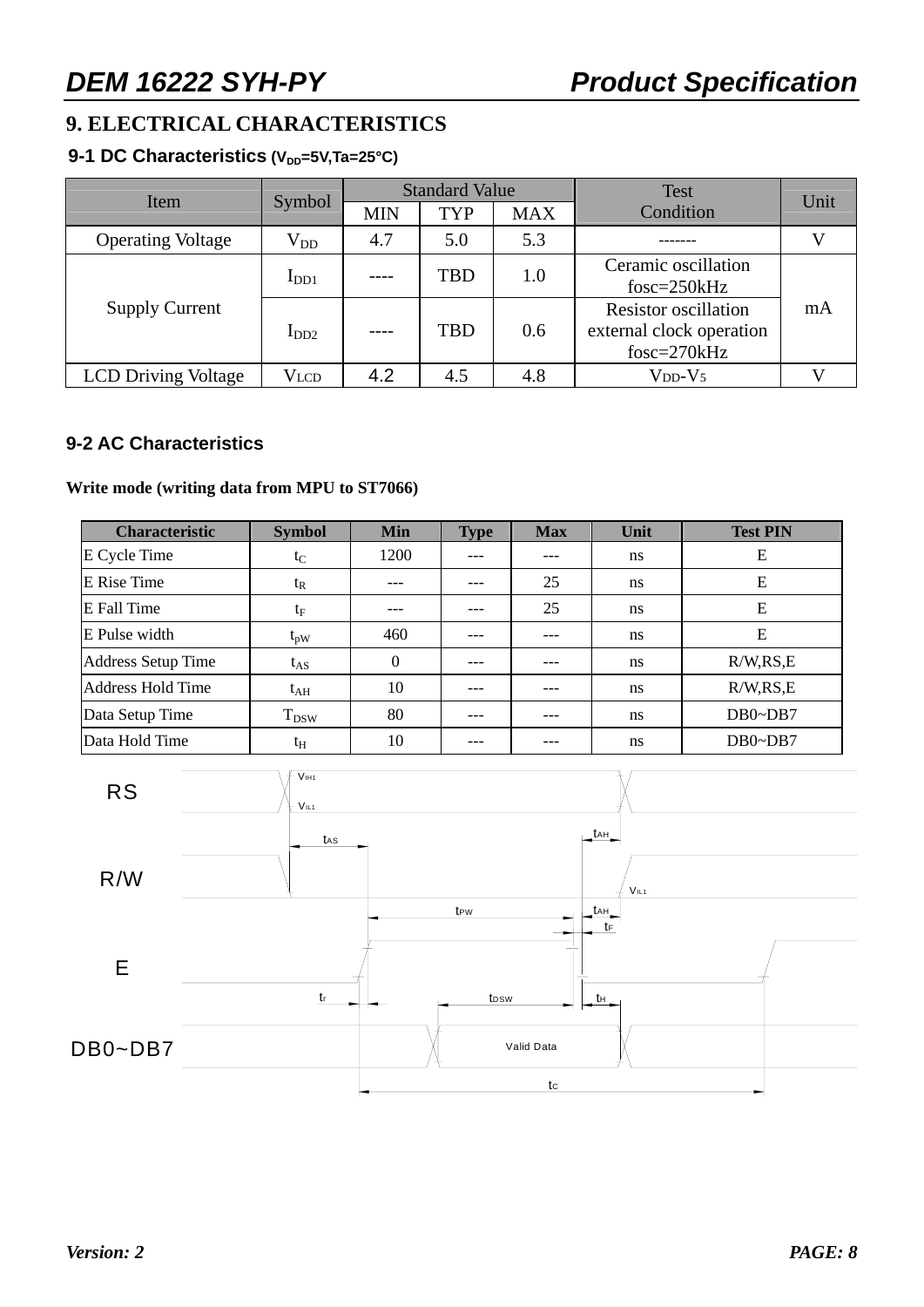#### **Read mode (writing data from MPU to ST7066)**

| <b>Characteristic</b> | <b>Symbol</b> | Min      | <b>Type</b> | <b>Max</b> | Unit          | <b>Test PIN</b> |
|-----------------------|---------------|----------|-------------|------------|---------------|-----------------|
| E Cycle Time          | $t_C$         | 1200     |             |            | <sub>ns</sub> | Ε               |
| E Rise Time           | $t_{R}$       | ---      |             | 25         | <sub>ns</sub> | E               |
| E Fall Time           | $t_{\rm F}$   |          |             | 25         | <sub>ns</sub> | E               |
| E Pulse width         | $t_{\rm pW}$  | 480      |             |            | <sub>ns</sub> | E               |
| Address Setup Time    | $t_{AS}$      | $\theta$ |             |            | <sub>ns</sub> | R/W, RS, E      |
| Address Hold Time     | $t_{AH}$      | 10       |             |            | <sub>ns</sub> | R/W, RS, E      |
| Data Setup Time       | $t_{\rm DDR}$ | $- -$    |             | 100        | <sub>ns</sub> | $DB0\neg DB7$   |
| Data Hold Time        | $t_{\rm H}$   | 10       |             |            | <sub>ns</sub> | $DB0\neg DB7$   |



### **10. DISPLAY DATA RAM (DDRAM)**

| Display<br>Position<br><b>DDRAM</b> | 1  | 2  | з  | 4  | 5  | 6  | 7  | 8  | 9  | 10 | 11 | 12 | 13 | 14 | 15 | 16 |
|-------------------------------------|----|----|----|----|----|----|----|----|----|----|----|----|----|----|----|----|
|                                     | 00 | 01 | 02 | 03 | 04 | 05 | 06 | 07 | 08 | 09 | 0A | OΒ | OС | 0D | 0E | 0F |
| Address                             | 40 | 41 | 42 | 43 | 44 | 45 | 46 | 47 | 48 | 49 | 4A | 4B | 4C | 4D | 4E | 4F |
|                                     |    |    |    |    |    |    |    |    |    |    |    |    |    |    |    |    |
| For<br>Shift                        | 01 | 02 | 03 | 04 | 05 | 06 | 07 | 08 | 09 | 0A | oВ | OС | 0D | 0Ε | 0F | 10 |
| Left                                | 41 | 42 | 43 | 44 | 45 | 46 | 47 | 48 | 49 | 4Α | 4B | 4C | 4D | 4E | 4F | 50 |
|                                     |    |    |    |    |    |    |    |    |    |    |    |    |    |    |    |    |
| For<br>Shift                        | 27 | 00 | 01 | 02 | 03 | 04 | 05 | 06 | 07 | 08 | 09 | 0A | oВ | 0C | οD | 0E |
| Right                               | 67 | 40 | 41 | 42 | 43 | 44 | 45 | 46 | 47 | 48 | 49 | 4A | 4B | 4C | 4D | 4E |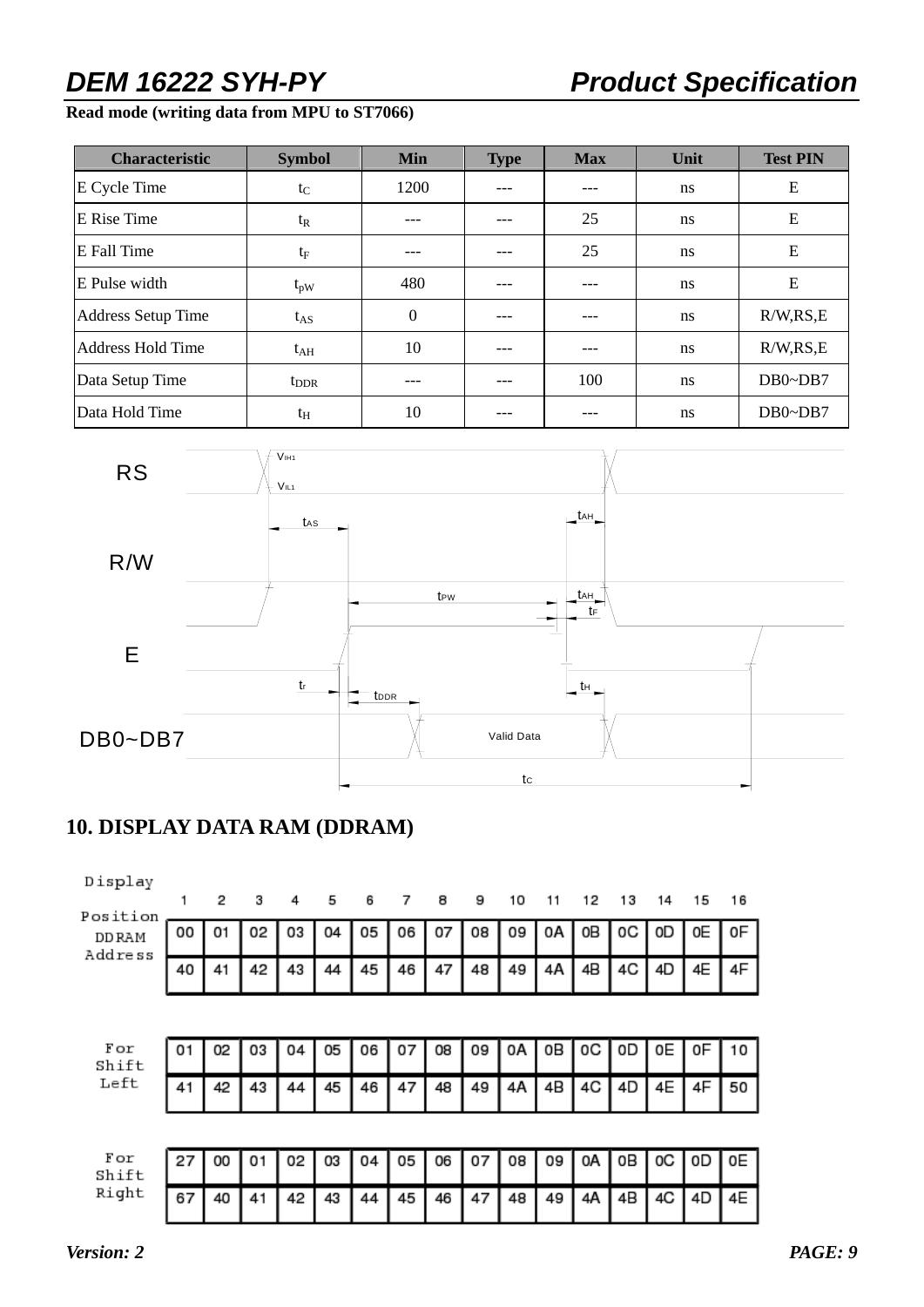### **11. INSTRUCTION TABLE**

|                                  |           |     |           | <b>Instruction Code</b> |     |         |     |                 | Description |                 |                                                                                                                                              |                  |
|----------------------------------|-----------|-----|-----------|-------------------------|-----|---------|-----|-----------------|-------------|-----------------|----------------------------------------------------------------------------------------------------------------------------------------------|------------------|
| Instruction                      | <b>RS</b> | R/W | DB7       | DB <sub>6</sub>         |     | DB5 DB4 |     | DB3 DB2         |             | DB1 DB0         | Description                                                                                                                                  | Time<br>(270KHz) |
| Clear<br>Display                 | 0         | 0   | 0         | 0                       | 0   | 0       | 0   | 0               | 0           | 1               | Write "20H" to DDRAM. and<br>set DDRAM address to<br>"00H" from AC                                                                           | $1.52$ ms        |
| Return<br>Home                   | 0         | 0   | 0         | 0                       | 0   | 0       | 0   | 0               | 1           | x               | Set DDRAM address to<br>"00H" from AC and return<br>cursor to its original position<br>if shifted. The contents of<br>DDRAM are not changed. | $1.52$ ms        |
| Entry Mode<br>Set                | 0         | 0   | 0         | 0                       | 0   | 0       | 0   | 1               | I/D         | S               | Sets cursor move direction<br>and specifies display shift.<br>These operations are<br>performed during data write<br>and read.               | 37 us            |
| Display<br>ON/OFF                | 0         | 0   | 0         | 0                       | 0   | 0       | 1   | D               | C           | B               | D=1:entire display on<br>C=1:cursor on<br>B=1:cursor position on                                                                             | 37 us            |
| Cursor or<br>Display<br>Shift    | 0         | 0   | 0         | 0                       | 0   | 1       | S/C | R/L             | х           | X               | Set cursor moving and<br>display shift control bit, and<br>the direction, without<br>changing DDRAM data.                                    | 37 us            |
| Function<br>Set                  | 0         | 0   | 0         | 0                       | 1   | DL      | Ν   | F               | х           | x               | DL:interface data is 8/4 bits<br>N:number of line is 2/1<br>F:font size is 5x11/5x8                                                          | 37 us            |
| Set CGRAM<br>address             | 0         | 0   | 0         | 1                       | AC5 | AC4     | AC3 | AC <sub>2</sub> | AC1         | AC <sub>0</sub> | Set CGRAM address in<br>address counter                                                                                                      | 37 us            |
| Set DDRAM<br>address             | 0         | 0   | 1         | AC6                     | AC5 | AC4     | AC3 | AC <sub>2</sub> | AC1         | AC0             | Set DDRAM address in<br>address counter                                                                                                      | 37 us            |
| Read Busy<br>flag and<br>address | 0         | 1   | <b>BF</b> | AC6                     | AC5 | AC4     | AC3 | AC <sub>2</sub> | AC1         | AC0             | Whether during internal<br>operation or not can be<br>known by reading BF. The<br>contents of address counter<br>can also be read.           | 0 <sub>us</sub>  |
| Write data<br>to RAM             | 1         | 0   | D7        | D6                      | D5  | D4      | D3  | D2              | D1          | D0              | Write data into internal<br>RAM<br>(DDRAM/CGRAM)                                                                                             | 37 us            |
| Read data<br>from RAM            | 1         | 1   | D7        | D6                      | D5  | D4      | D3  | D2              | D1          | D0              | Read data from internal<br>RAM<br>(DDRAM/CGRAM)                                                                                              | 37 us            |

Note:

Be sure the ST7066U is not in the busy state (BF = 0) before sending an instruction from the MPU to the ST7066U. If an instruction is sent without checking the busy flag, the time between the first instruction and next<br>instruction will take much longer than the instruction time itself. Refer to Instruction Table for the list instruction execution time.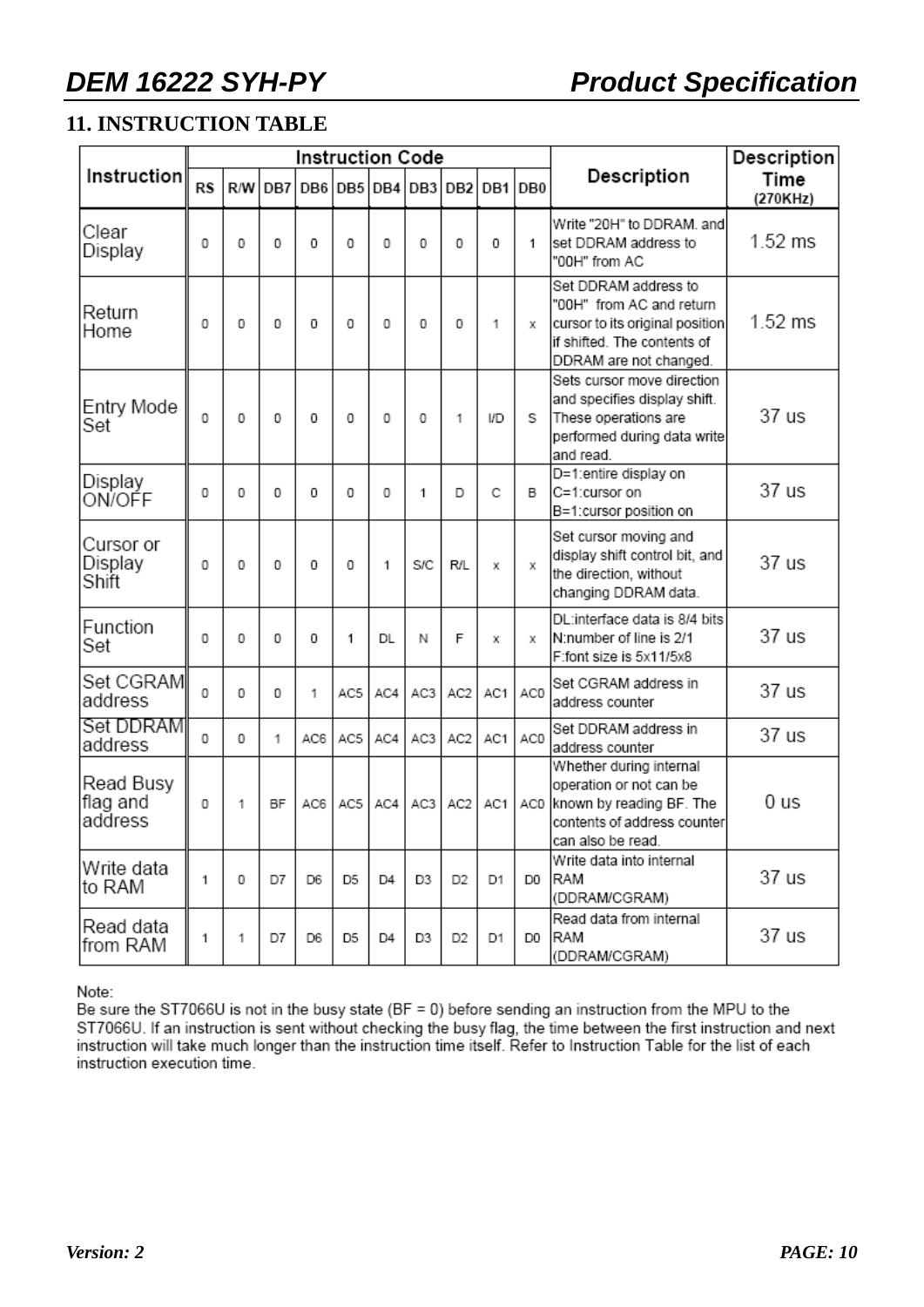#### **12. INITIALIZING BY INSTRUCTION**

#### **12-1. 8-bit interface mode (fosc=270 kHz)**

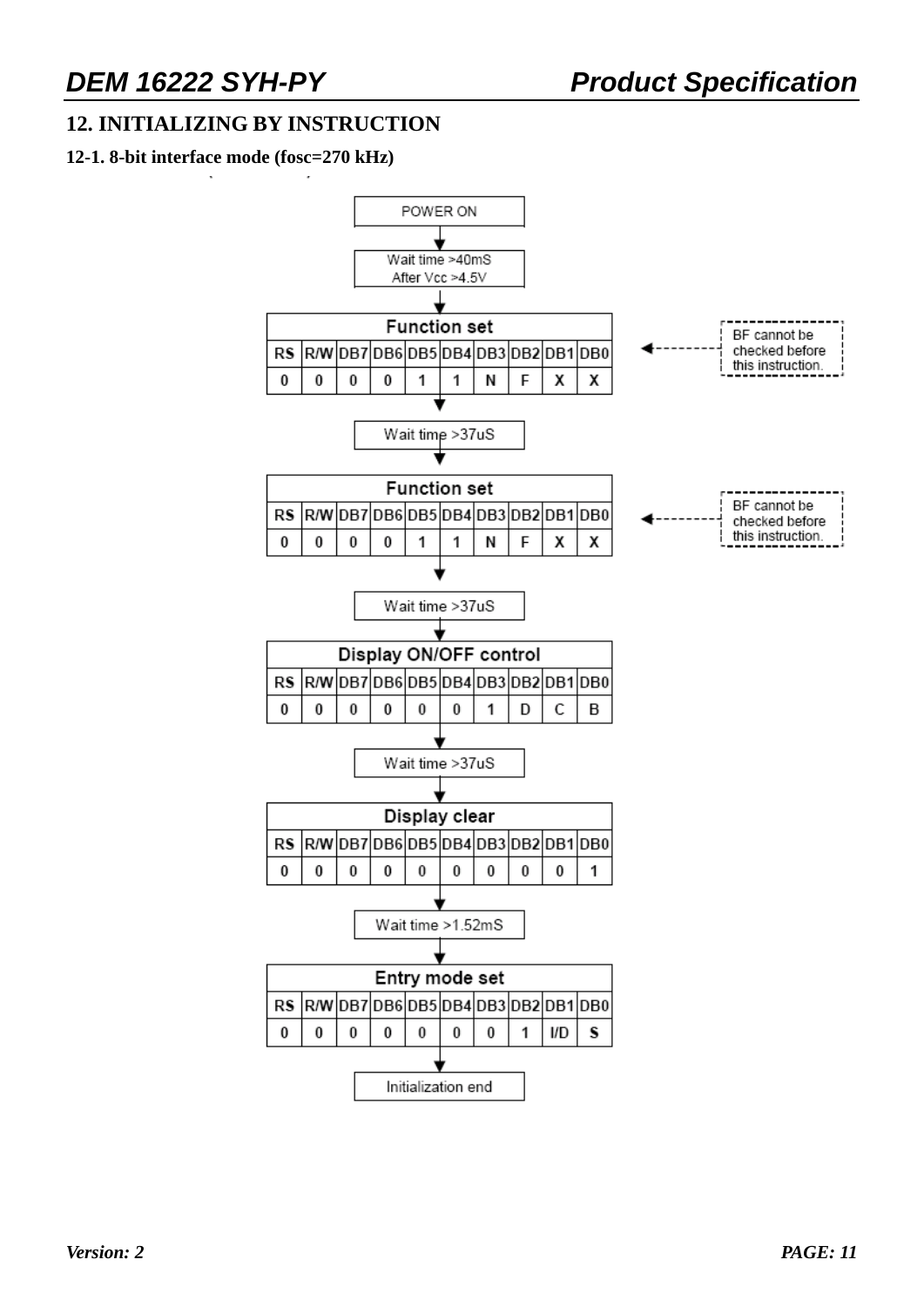#### **12-2. 4-bit interface mode**

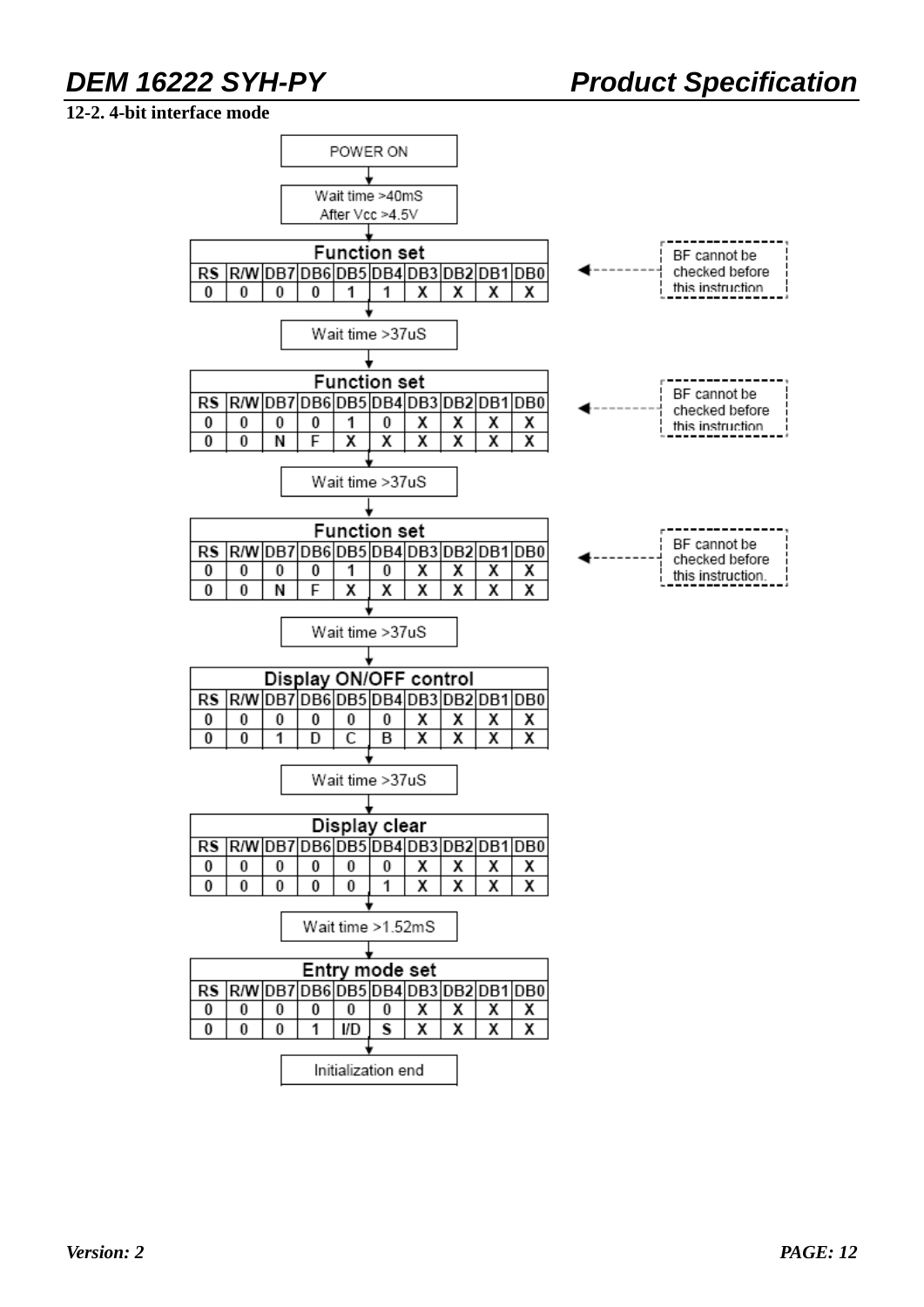### **13. CHARACTER GENERATOR ROM (ST7066U-0A)**

| Upper(4bit)  | $\mbox{LLL}$         | <b>LLHL</b> | LLHH       | <b>LHLL</b> | LHLH             | LHHL      | LHHH             | <b>HLLL</b> | <b>HLLH</b> | <b>HLHL</b> | <b>HLHH</b>     | <b>HHLL</b>        | <b>HHLH</b>             | <b>HHHL</b>      | HHHH       |
|--------------|----------------------|-------------|------------|-------------|------------------|-----------|------------------|-------------|-------------|-------------|-----------------|--------------------|-------------------------|------------------|------------|
| Lowerr(4bit) |                      |             |            |             |                  |           |                  |             |             |             |                 |                    |                         |                  |            |
| <b>LLLL</b>  | <b>CG RAM</b><br>(1) |             | H          | В,<br>翤     | İ                | - 1       | m                |             |             |             |                 | 2992<br>t.         | 1961)<br>alah s<br>- 20 |                  |            |
| <b>LLLH</b>  | (2)                  | i           | I          |             | i<br>H.          | <br>a a a | ---<br>الل       |             |             | 雛           | 臯               | 期間                 |                         | 鷤                |            |
| <b>LLHL</b>  | (3)                  | œ           | H.         |             | Ī                | E<br>ă    | i                |             |             | Œ           |                 | Ħ<br>E             |                         | ---              |            |
| LLHH         | (4)                  | X           | 7755       |             | 医胃胃炎             |           | talah<br>كالمواد |             |             | I           | Ŵ               | ---<br>a a la<br>Ŧ | 蠶                       | ö.               |            |
| <b>LHLL</b>  | (5)                  |             |            | H.          | ŀ                |           | U                |             |             | 陈           |                 | H                  | Ħ                       | J.               |            |
| LHLH         | (6)                  |             |            |             | Ē<br>į           |           | 鼺                |             |             | 99          | أداوي           |                    | 1                       |                  | İ          |
| LHHL         | (7)                  |             |            |             | i<br>İ           |           | 躙                |             |             | W           | I<br>Ï          | ---                | a a s                   |                  | .          |
| LHHH         | (8)                  | Œ,          | F          |             | İ<br>İ<br>I      | H.        | i<br>麒           |             |             | €           | ₩,              | ويزيان<br>×        | ---<br>E.               | .                | ï<br>ï     |
| <b>HLLL</b>  | (1)                  | ы           |            |             |                  | Î         | Эt               |             |             |             |                 |                    | i<br>畢                  | Ē                |            |
| <b>HLLH</b>  | (2)                  | ∄           | щÃ         | I           | H                | 甫         | ₩                |             |             | w           | Time.<br>f.     | J                  | ï<br>I                  | нx               | Ħ          |
| <b>HLHL</b>  | (3)                  |             | ö<br>----- | Ŧ<br>--     | -----<br><b></b> | F<br>÷    | 11121<br>-----   |             |             |             |                 |                    | E<br>66 F               | Ξ<br>Ŧ<br>Ħ.     |            |
| <b>HLHH</b>  | (4)                  | Ħ           | Ë          | Ħ           | ---<br>E         | Ħ         | l                |             |             | W           | 霼               |                    | m                       | H.               | ----<br>٠. |
| <b>HHLL</b>  | (5)                  | Ħ           | đ          |             | 蹦                | ī         | Ī                |             |             | W           | - 1<br>Ì<br>ыģ. | ▓▓                 | E                       | Ħ.               |            |
| <b>HHLH</b>  | (6)                  | ᄈ           |            | Ħ           | l                | 龖         | 羃                |             |             |             | mя              |                    | --<br>Ħ<br>--           | 鴨                | ы          |
| <b>HHHL</b>  | (7)                  | 88          | н<br>Ħ     | i<br>i      | п<br>فالتقا      | ľ<br>Ħ    | ₩                |             |             | 龖           | Ħ               | 灩                  | H.<br>щ                 | 東京市<br>man.<br>i |            |
| <b>HHHH</b>  | (8)                  |             | ---        | <br>Ē       |                  |           | \$<br>۳          |             |             | ŧ.<br>ŧ     | J<br>н          | 中性                 | ₩                       | . .              |            |